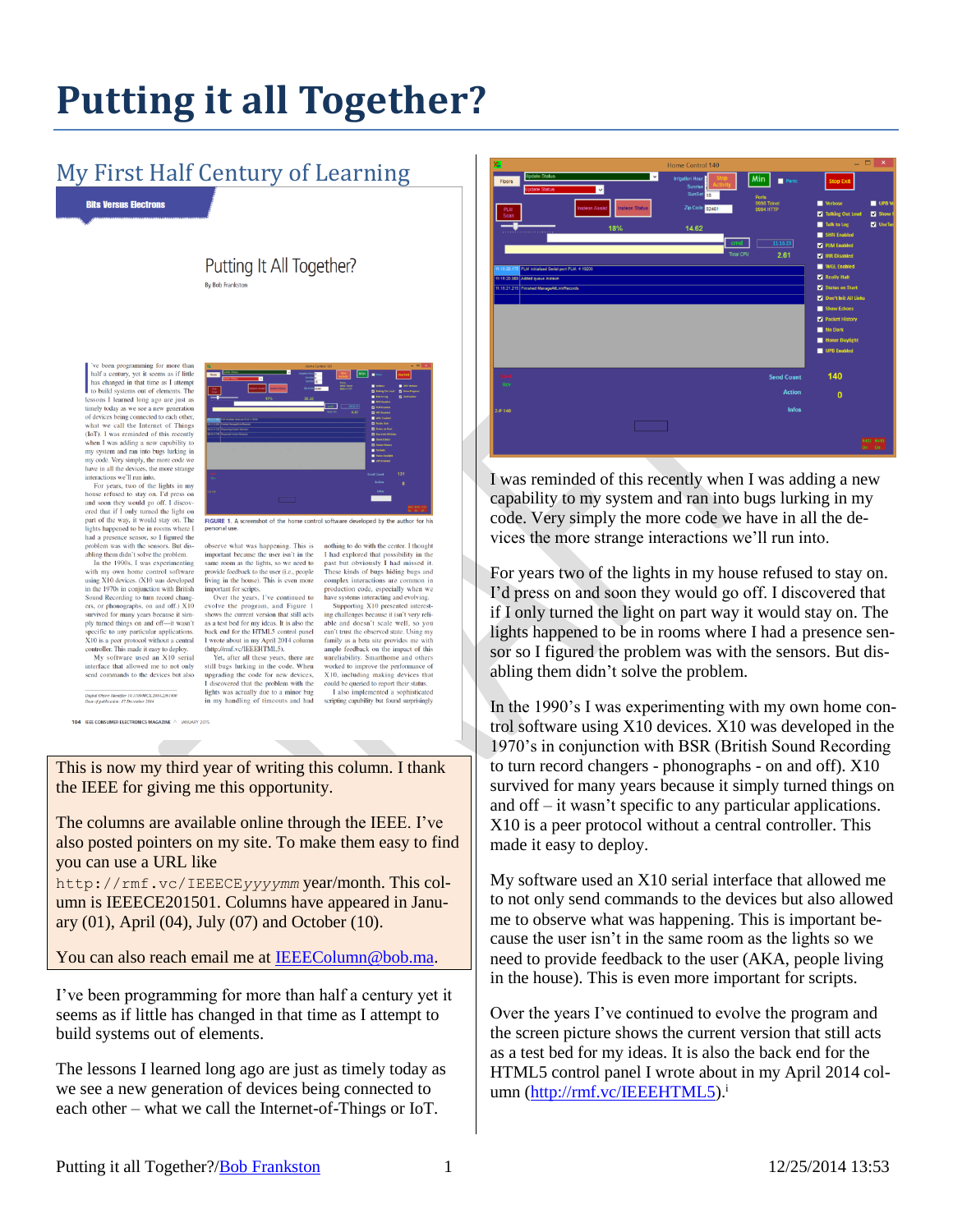Yet after all these years there are still bugs lurking in the code. When upgrading the code for new devices I discovered that the problem with the lights was actually due to a minor bug in my handling of timeouts and had nothing to do with the center. I thought I had explored that possibility in the past but obviously I had missed it.

These kind of bugs hiding bugs and complex interactions are common in production code, especially when we have systems interacting and evolving.

Supporting X10 presented interesting challenges because it isn't very reliable and doesn't scale well so you can't trust the observed state. Using my family as a beta site provides me with ample feedback on the impact of this unreliability.

[Smarthome](http://www.smarthome.com/) and others worked to improve the performance of X10 including making devices that could be queried to report their status.

I also implemented a sophisticated scripting capability but found surprisingly few real uses. The main ones I still use are a script to turn the lights off in the middle of the night and another one to keep the porch lights on at night. Both of these are options. I purposely didn't want to create a central point of failure. My house has to function even if my PC is turned off or a hub device fails.

Programming around all X10 issues was educational but added complexity to my code. I was reminded of some of these lessons when I came across a cache of memos (Word files) I wrote twenty (!) years ago about home control.

I was working at Microsoft at the time and was also experimenting with how to network my home computers and connect them to the rest of the Internet. It was a time when home networking and home control were used interchangeably so I had to work to distinguish between the two concepts even as I found myself working in both areas by default including working on an effort called "Home Plug and Play".

And learn I did though mainly by what did not work. Perhaps it was the limitations of X10 that tempted my visions of automation but more likely it was the decades of working with the best engineered commercial systems and learning how quickly complexity overwhelmed even the best design as Fred Brooks so reminded us in *The Mythical Man Month*.

#### Protocol Efforts

**CEBus** attempted to bring automation to the masses by enabling the smart devices to just work together without complex setup. A thermostat would automagically connect

to the temperature sensors and heating system. The problem with magic is that you don't know what is happening behind the curtain. Needless to say it was a failure because it was too damn smart.

We also saw **IEEE-1394 (Firewire)** which was another networking protocol with application requirements built into the networking protocols limiting it to a 6 meter distance.

Even as people tried to develop more sophisticated systems X10 rolled on because it was like the zeros and ones of computing  $-\text{it}$  just turned things on and off without having to second-guess what was being turned on and off.

With the Internet we exchange ones and zeros (packets) apart from their meaning. In both cases the separation of technology from what we do with it puts the user in control and enables rapid innovation as people discover new ways to meet their own needs.

Smarthome developed its **Insteon** protocol building on the experience with X10:

- Send messages directly between devices
- Stable addresses
- Modest expectations (light scenes)
- Inexpensive
- Leverage power line signaling

As an observer I watched as Insteon evolved. The initial market seemed to be OEMs who would use the core modules to build their own devices but that didn't work out and Smarthome picked up the slack and shipped a range of products that allowed me to replace all of the light switches and a number of other devices in my house with Insteon devices. They worked far better than X10 to the point that it functioned as reliably as traditional light switches but is far more flexible.

The devices were shipped without a program to manage them. Instead you'd press setup on one device and then press a button on the device that it was supposed to control. This approach has always seemed awkward especially when I would want to change the behavior of inaccessible devices. So I learned the protocol in a fair amount of detail and wrote my own program to manage the devices.

(This pairwise setup is also one of the annoying aspects of Bluetooth and much of Wi-Fi security.)

Eventually Smarthome implemented its own management software (Houselinc). My program is still important in that it complements the capabilities of Houselinc and allows support a wider variety of devices.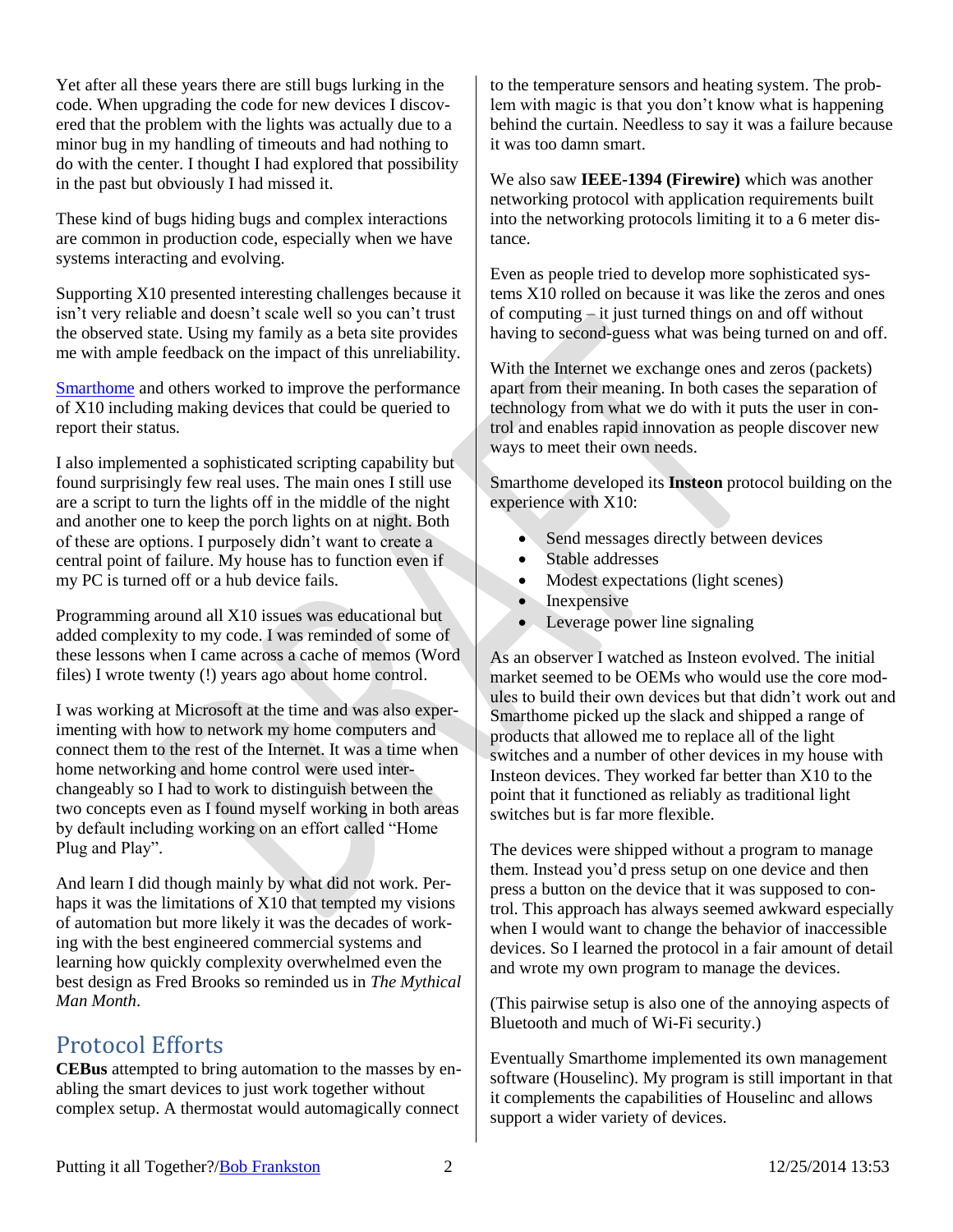As the number of devices increased (well over 100 but who's counting?) the limitations of the protocol become a serious problem. Insteon messages are limited to three hops (wired or wireless) and must be acknowledged immediately by echoing the messages with a few bytes changed.

#### Lessons Learned

The lessons I learned in the process of living with home control technologies and both getting into the details of the implementations and living with them have been invaluable. I also need to thank my family for being a beta site, even if not always enthusiastically. If the lights don't work then the family is not happy.

You can read about what I've learned in writing the columns for this magazine. It's no coincidence that the columns are as much about the Internet as home control for both are coming to terms with the consequences of the increased computing power in our devices.

*I would go even further and say that the two worlds of the Internet and home control are very much the same!*

With home control (and consumer electronics in general) it's easy to think in term of "use cases" and assure that the protocols and devices work for those cases. A company or consortium of companies will design systems around these use cases. This is fine until we try to extend the system beyond the original examples.

Unlike protocols that are limited to their "use cases" the Internet protocols are the result of the inability to find any commonality among disparate uses other than the best efforts exchange of packets. It isn't owned by a single entity so it doesn't have to return value to an exclusive owner. It is a way we use existing facilities be they wires and radios or, for that matter, the existing telecom infrastructure, as a resource for exchanging packets. Instead of using up this resource it becomes more valuable with each application and participant.

Users with their computers are then free to find out what they could do with this new resource without having to justify the value to a third party. Thus a simple application like the web can be made available to all for even the most mundane application. After all who would've guessed that a modest application for sharing scientific papers would become today's Web?

## Home Control: Another Planet

Home control has its origins in the world of consumer electronics in which we have manufacturers trying to make a profit on the work they do in developing chips and building devices. These manufacturers also design protocols to support their products and use cases.

When the protocols are extended outside their use cases they fail as with IEEE-1394.

Today we see a plethora of protocols that are really applications carefully engineered against requirements. We've seen this before when we spent many billions if not trillions of dollars building a phone system designed to assure that voice calls worked and then we built another parallel infrastructure for video and then again for cellular. It's amazing that even with the Internet demonstrating the value of fungible connectivity proof we keep seeing protocols and radios limited to their use cases.

As I've run into the limitations of Insteon I've become interested in these alternatives. I'm not going to manufacturer my own light bulbs or wall switches so I have to use software to work around the limitations of what I can buy.

And, indeed there are now a large number of devices to choose from but the market is hobbled by the need of each participant to add value rather than simply provide commodity components with little or even negative margin.

The protocols are driven by the familiar use cases of lighting scenes, automating the morning cup of coffee, opening the garage door and controlling the temperature in the house. The stories tend to assume Stepford (a reference to the book *Stepford Wives* in which real wives were replaced by robots). These are automatons who live in automated homes. They are very different from my real family with children and pets that think they are more important than the devices. They find themselves in a role of acting as a beta site or what I sometimes call my beta family.

Our smart devices and our ability to measure and quantify has given us many solutions in search of problems. And in search of profits.

The very complexity of the Z protocols makes interoperability hit or miss and much of the market these days is driven by companies selling hubs through which all devices must communicate. In order to add value to the hubs the companies try to provide added value smarts in various forms.

More frustrating is that so much of the value-added is in the form of applications on smart phones without the underlying API being exposed! To the extent that the API is exposed it shows the limitations of its design point.

I'm currently using SmartThings because of the API but I'm very aware that it's a shim and fragile at best. The idea that my home is dependent upon "the cloud" is troubling in itself. There is also a naiveté in expecting lots of procedural code to composite into a coherent and maintainable whole.

Putting it all Together?[/Bob Frankston](http://frankston.com/public) 3 12/25/2014 13:53